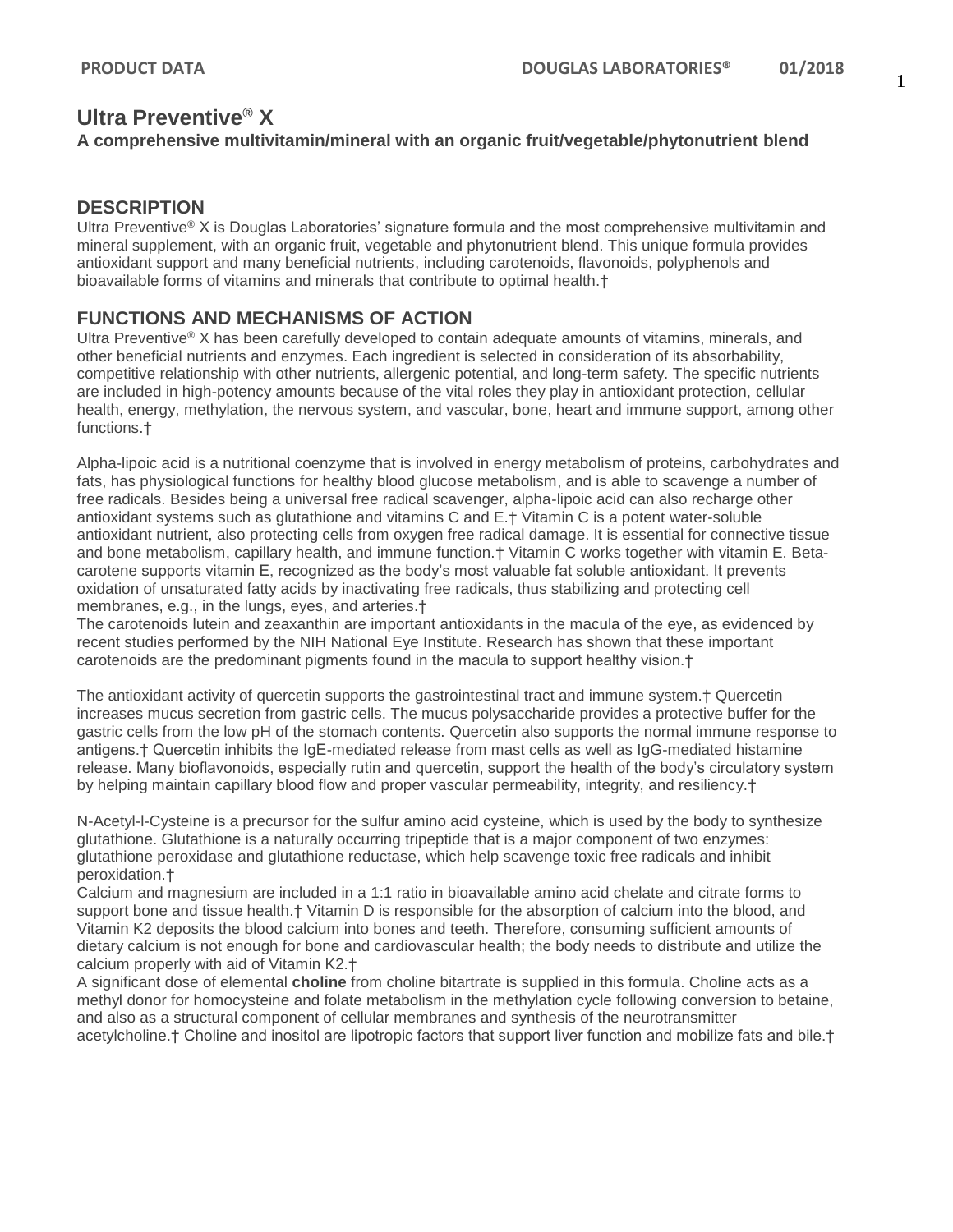# **Ultra Preventive® X A comprehensive multivitamin/mineral with an organic fruit/vegetable/phytonutrient blend**

This formula contains methylated B vitamins for increased bioavailability to the body. Hydroxycobalamin is a precursor form of vitamin B12 converted in the body to both methylcobalamin and adenosylcobalamin. While methylcobalamin is found in the cytosol of cells and predominates in blood and other fluids, adenosylcobalamin is the major form of vitamin B12 stored in the mitochondria of cellular tissues. L-methylfolate is the naturally occurring, predominant form of folate commonly found in cells and is essential for overall health, as it participates as a cofactor in a reaction that involves the remethylation of homocysteine to methionine.† Unlike synthetic folic acid, L-methylfolate can be used directly by the body, without the need for an additional conversion via the enzyme (5, 10 methylenetetrahydrofolate reductase (MTHFR)).

Ultra Preventive® X includes a specialized blend of organic phytonutrients. Chlorella and spirulina are microalgae that supply chlorophyll, carotenes, B-vitamins, and trace elements. Organic fruits and vegetables in powder form provide naturally occurring nutrients and antioxidants to help fight free radical damage and support cellular health.† Green tea with EGCG and grape seed extract provide polyphenol antioxidants for vascular support.† Enzymes such as betaine HCL, papain and bromelain aid in the digestion of foods.†

# **INDICATIONS**

• Supports daily wellness†

#### **FORMULA (#202346) Supplement Facts Serving Size 8 capsules:**

| Vitamin A (as 67% natural beta carotene and 33% Vitamin A<br>palmitate)       | 2250 mcg                          | 250%    |
|-------------------------------------------------------------------------------|-----------------------------------|---------|
| Vitamin C (as ascorbic acid)                                                  | 500 mg                            | 556%    |
| Vitamin D3 (as cholecalciferol)                                               | 12.5 mcg (500IU)                  | 63%     |
| Vitamin E (as natural d-alpha tocopheryl succinate plus mixed<br>tocopherols) | 67 mg                             | 447%    |
| Thiamin                                                                       | 50 mg                             | 4167%   |
| Riboflavin (as Riboflavin/Riboflavin-5-phosphate)                             | $25 \text{ mg}$                   | 1923%   |
| Niacin/Niacinamide                                                            | 95 mg                             | 594%    |
| Vitamin B6 (Pyridoxine HCl/Pyridoxal-5-phosphate)                             | 50 mg                             | 2941%   |
| Folate (as L-methylfolate, Metafolin <sup>®</sup> providing 800 mcg)          | 667 mcg DFE (400<br>mcg L-5-MTHF) | 167%    |
| Vitamin B12 (as methylcobalamin/                                              | 250 mcg                           | 10,417% |
| adenosylcobalamin/hydroxycobalamin)                                           |                                   |         |
| <b>Biotin</b>                                                                 | $150 \text{ m}$                   | 500%    |
| Pantothenic Acid (as d-calcium panthothenate)                                 | 50 mg                             | 1000%   |
| Choline (from choline bitartrate)                                             | 137.5 mg                          | 25%     |
| Calcium (as calcium citrate/calcium chelate)                                  | 210 mg                            | 16%     |
| lodine (from kelp)                                                            | $100 \text{ mc}$                  | 67%     |
| Magnesium (as magnesium citrate/magnesium chelate)                            | 210 mg                            | 50%     |
| Zinc (as zinc chelate)                                                        | $12.5 \text{ mg}$                 | 114%    |
| Selenium (as selenomethionine)                                                | $100 \text{ m}$ cg                | 182%    |
| Copper (as copper amino acid chelate)                                         | 1 mg                              | 111%    |
| Manganese (as manganese sulfate)                                              | $4.5 \text{ mg}$                  | 196%    |
| Chromium (as chromium polynicotinate)                                         | $100 \text{ m}$ cg                | 286%    |
| Molybdenum (as molybdenum Krebs*)                                             | 50 mcg                            | 111%    |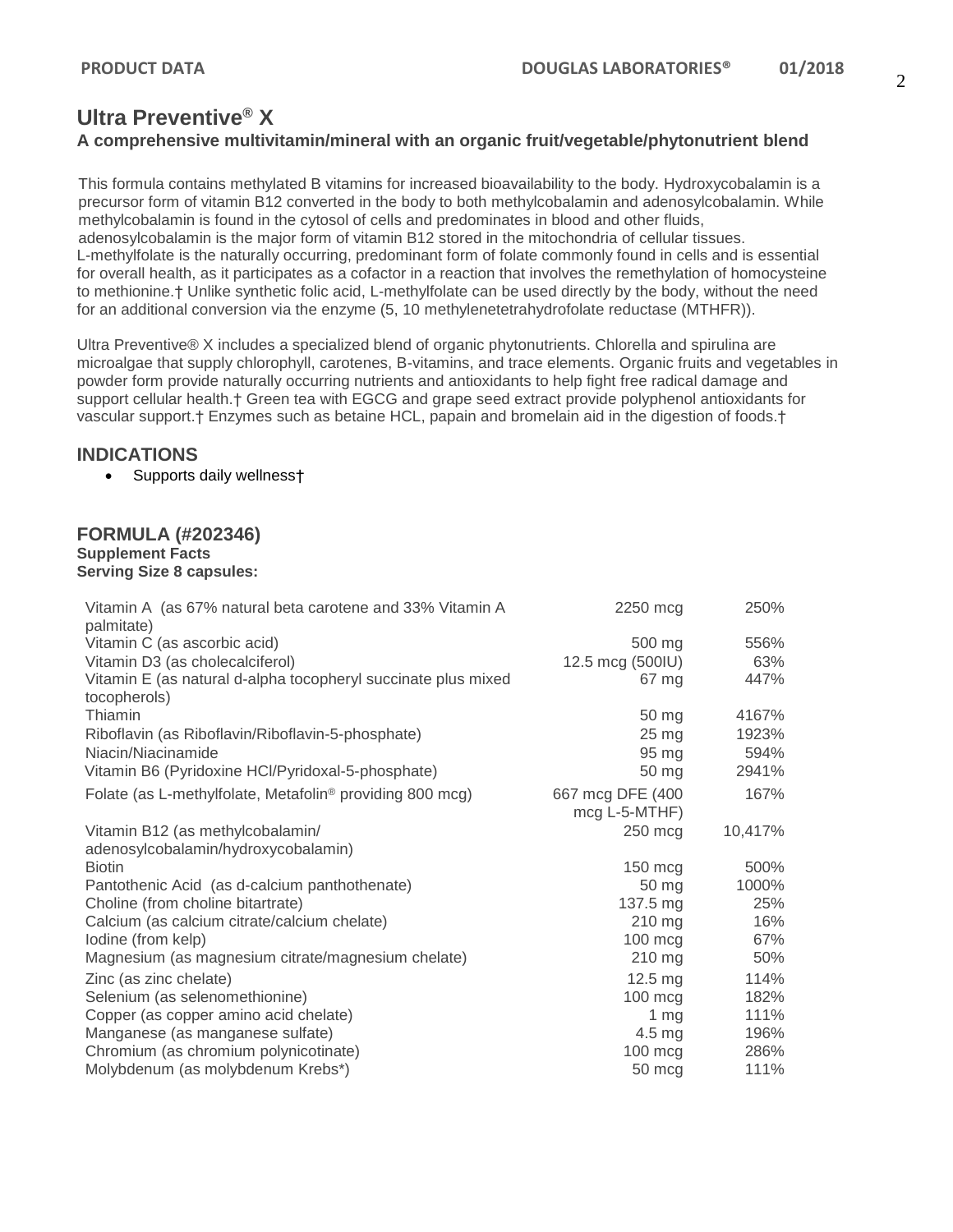# **Ultra Preventive® X**

### **A comprehensive multivitamin/mineral with an organic fruit/vegetable/phytonutrient blend**

| Potassium (as potassium chloride)<br>N-Acetyl L-Cysteine<br>Betaine (as betaine HCL)<br>Inositol | 50 mg<br>75 mg*<br>75 mg*<br>50 mg* | 1% |
|--------------------------------------------------------------------------------------------------|-------------------------------------|----|
| Quercetin (as dihydrate)                                                                         | 50 mg*                              |    |
| Lemon bioflavonoids                                                                              | 50 mg*                              |    |
| Papain (from Carica papaya, fruit)                                                               | 50 mg*                              |    |
| Bromelain (from Anana comosus, pineapple stem)                                                   | $25$ mg $*$                         |    |
| Grape seed extract (standardized to 92% polyphenols)                                             | $25$ mg $*$                         |    |
| Alpha Lipoic Acid                                                                                | $25 \text{ mg}^*$                   |    |
| Vitamin K2 (as menaquinone-7)                                                                    | 22.5 mcg*                           |    |
| Rutin (from Sophora japonica, flower)                                                            | $12.5 \text{ mg}^*$                 |    |
| Boron (as boron glycinate)                                                                       | $1.5$ mg $*$                        |    |
| Vanadium (as Vanadium Krebs*)                                                                    | $25 \text{ mcg}^*$                  |    |
| <b>Proprietary Organic Fruit and Vegetable blend</b>                                             | 350 mg                              |    |
| Organic beet powder (root), Organic carrot powder (root),                                        |                                     |    |
| Organic black currant powder (fruit), Organic blueberry powder                                   |                                     |    |
| (fruit), Organic broccoli powder (whole plant), Organic Concord                                  |                                     |    |
| grape powder (fruit), Organic collard greens powder (leaf),                                      |                                     |    |
| Organic pomegranate powder (fruit), Organic green cabbage                                        |                                     |    |
| powder (whole plant), Organic cranberry powder (fruit), Organic                                  |                                     |    |
| kale powder (whole plant), Organic parsley powder (whole                                         |                                     |    |
| plant), Organic raspberry powder (fruit), Organic spinach powder                                 |                                     |    |
| (whole plant)                                                                                    |                                     |    |
| <b>Organic Phytonutrient Blend</b>                                                               |                                     |    |
| Organic Spirulina (whole plant)                                                                  | 50 mg*                              |    |
| Organic Chlorella (whole plant, broken cell wall)<br>Organic Green Tea leaf extract              | 50 mg*<br>$25 \text{ mg}^*$         |    |
| (standardized to 50% polyphenols, 20% EGCG)                                                      |                                     |    |
| <b>Carotenoids</b>                                                                               |                                     |    |
| Lutein (from marigold flower extract)                                                            | $5 \, \text{mg}^*$                  |    |
| Lycopene (from tomatoes)                                                                         | $3 \text{ mg}^*$                    |    |
| Zeaxanthin isomers (from marigold flower extract)                                                | 1 $mg*$                             |    |

Other Ingredients: Microcrystalline cellulose, hydroxypropyl cellulose, carboxymethylcellulose, ascorbyl palmitate, silica,coating (purified water, hypromellose, glycerin) †Krebs = Citrate, Fumarate, Malate, Glutarate and Succinate Complex.

Metafolin® is a registered trademark of Merck KGaA, Darmstadt, Germany. OptiZinc® is a trademark of InterHealth N.I

#### Non-GMO, Gluten Free

This product does not contain milk, wheat, peanut, treenut, fish, shellfish, eggs or soy

#### **SUGGESTED USE**

Adults take 8 tablets daily with food or as directed by a healthcare professional. This product is best taken with meals in divided doses, such as 4 tablets with 2 largest meals of the day.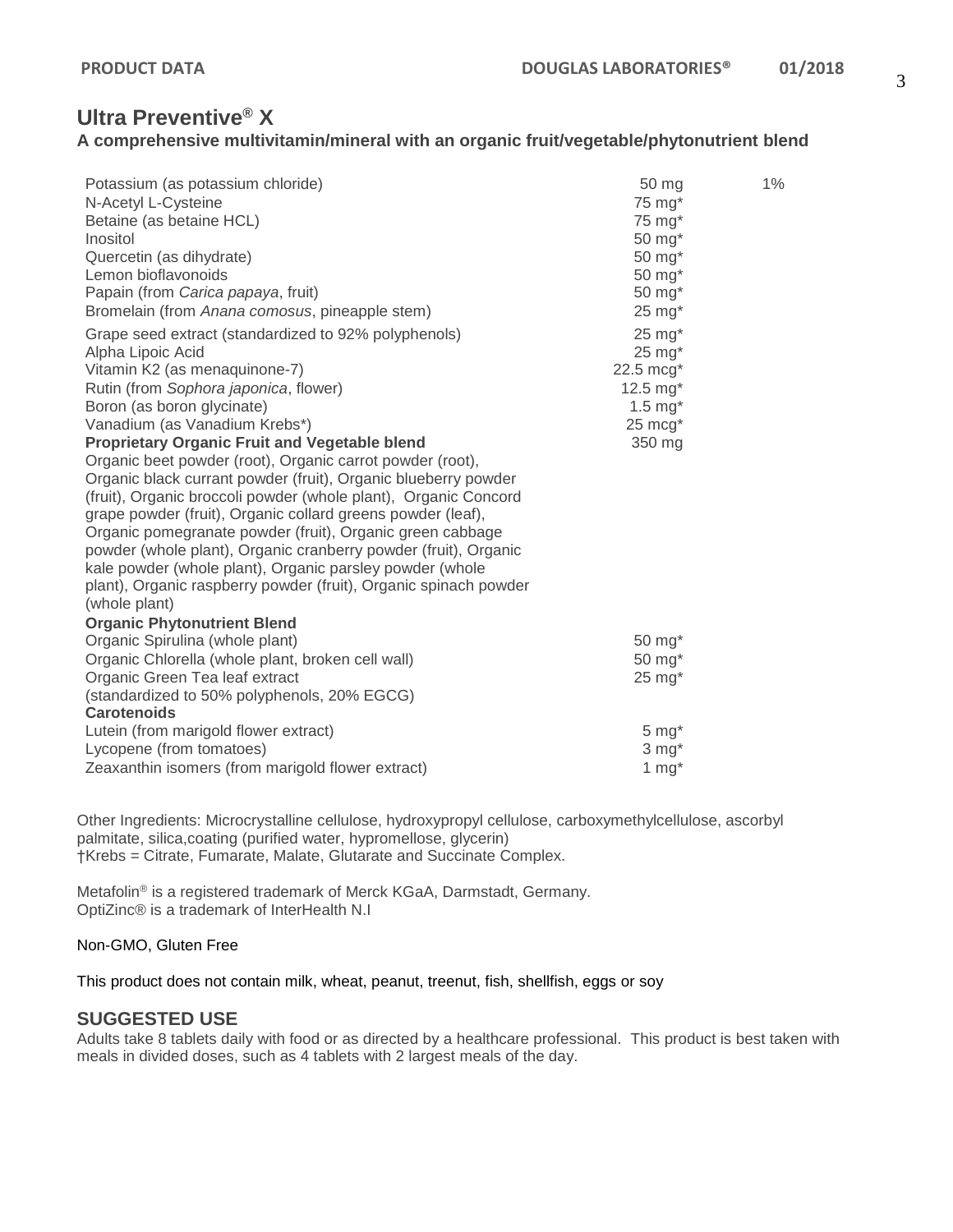# **Ultra Preventive® X**

**A comprehensive multivitamin/mineral with an organic fruit/vegetable/phytonutrient blend**

#### **WARNING**

Consult a health care professional before use if taking blood thinners. This product is not recommended for pregnant or lactating women. If you have any health conditions or are taking any medication, consult your health professional before use.

#### **STORAGE**

Store in a cool, dry place, away from direct light. Keep out of reach of children.

# **REFERENCES**

Ward E. Nutr J. 2014 Jul 15;13:72. [Multivitamin and mineral supplement].

Prietl B, Treiber G, Pieber TR, Amrein K. Nutrients. 2013 Jul 5;5(7):2502-21. [Vitamin D].

Roxas M. Altern Med Rev. 2008 Dec;13(4):307-14. [Bromelain].

Klaus-Helge Ibs and Lothar Rink. J. Nutr. 133: 1452S–1456S, 2003. [Zinc].

Maggini S, Beveridge S, Suter M. J Int Med Res. 2012;40(1):28-42. [Vitamin C and zinc].

Colacci E, Pasquali A, Severi C. Clin Ter. 2011;162(1):e19-25. [Betaine].

Deminice R, et al. Amino Acids. 2015 Apr;47(4):839-46. doi:10.1007/s00726-014-1913-x. [Betaine].

Ciccone MM, et al. Mediators Inflamm. 2013;2013:782137. [Carotenoids].

Rendón-Ramírez AL, et al. Environ Toxicol Pharmacol. 2014 Jan;37(1):45-54. [Vitamin E and C].

Kräutler B. Subcell Biochem. 2012;56:323-46. [Vitamin B-12].

Wang YP, et al. Physiol Res. 2014;63(3):341-50. [Riboflavin].

Das UN. Nutrition. 2015 Feb;31(2):283-291. doi: 10.1016/j.nut.2014.08.011. Epub 2014 Sep 4. [Vitamin B-6].

Morris MS. Adv Nutr. 2012 Nov 1;3(6):801-12. [B-vitamins].

Jacobs AM, Cheng D. Rev Neurol Dis. 2011;8(1-2):39-47. [L-methylfolate, methylcobalamin, and pyridoxal 5' phosphate].

Prinz-Langenohl R, Brämswig S, Tobolski O, et al. Br J Pharmacol. 2009 Dec; 158(8): 2014–2021. [5- Methyltetrahydrofolate]

Lamers Y, Prinz-Langenohl R, Brämswig S, Pietrzik K. Am J Clin Nutr. 2006 Jul;84(1):156-61. [5- Methyltetrahydrofolate]

Verhaar M, Wever R, Kastelein J, Dam T, Koomas H, Rabelink T. Circulation. 1998;97:237-241 [5- Methyltetrahydrofolate]

Patrick L. Altern Med Rev 2008;13:116-27. [Iodine].